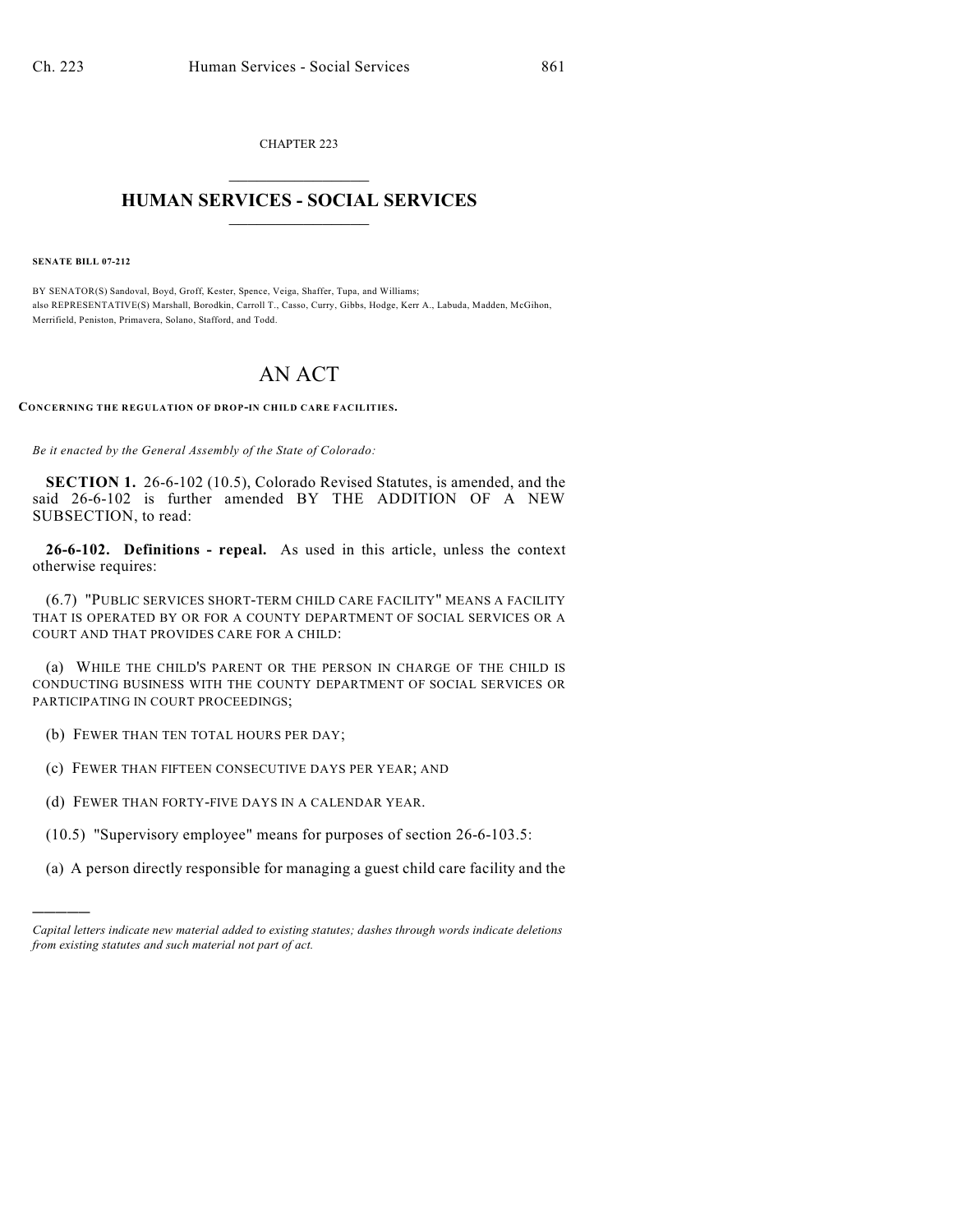employees of such THE facility; OR

(b) A PERSON DIRECTLY RESPONSIBLE FOR MANAGING A PUBLIC SERVICES SHORT-TERM CHILD CARE FACILITY AND THE EMPLOYEES OF THE FACILITY.

**SECTION 2.** 26-6-103.5, Colorado Revised Statutes, is amended to read:

**26-6-103.5. Application of part - guest child care facilities - public services short-term child care facilities.** (1) Guest child care facilities AND PUBLIC SERVICES SHORT-TERM CHILD CARE FACILITIES shall be subject only to the requirements of this section and shall otherwise be excluded from the requirements of this part 1. Each guest child care facility AND EACH PUBLIC SERVICES SHORT-TERM CHILD CARE FACILITY shall post a notice in bold print and in plain view on the premises of the guest child care facility. The notice shall specify the telephone number and address of the appropriate division within the state department for investigating child care facility complaints and shall state that any complaint about the guest child care facility's OR THE PUBLIC SERVICES SHORT-TERM CHILD CARE FACILITY'S compliance with these requirements should be directed to such division.

(2) No person or entity shall operate a guest child care facility OR A PUBLIC SERVICES SHORT-TERM CHILD CARE FACILITY unless the following requirements are met:

(a) The guest child care facility OR PUBLIC SERVICES SHORT-TERM CHILD CARE FACILITY is inspected not less frequently than one time per year by the department of public health and environment, and it conforms to the sanitary standards prescribed by such department under the provisions of section  $25-1-107$  (1) (m) 25-1.5-101 (1) (h), C.R.S.;

(b) The guest child care facility OR PUBLIC SERVICES SHORT-TERM CHILD CARE FACILITY is inspected not less frequently than one time per year by the local fire department, and it conforms to the fire prevention and protection requirements of the local fire department in the locality of the facility, or in lieu thereof, the division of labor;

(c) The guest child care facility OR PUBLIC SERVICES SHORT-TERM CHILD CARE FACILITY retains, on the premises at all times, the records of the inspections required by paragraphs (a) and (b) of this subsection (2) for the current calendar year and the immediately preceding calendar year;

(d) The guest child care facility OR PUBLIC SERVICES SHORT-TERM CHILD CARE FACILITY retains, on the premises at all times, a record of children cared for over the course of the current calendar year and the immediately preceding calendar year;

(e) At least one supervisory employee, as that term is defined in section 26-6-102 (10.5), is on duty at the GUEST CHILD CARE FACILITY OR PUBLIC SERVICES SHORT-TERM CHILD CARE facility at all times when the facility is operating;

(f) (I) The guest child care facility OR PUBLIC SERVICES SHORT-TERM CHILD CARE FACILITY requires all supervisory employees of the guest child care facility OR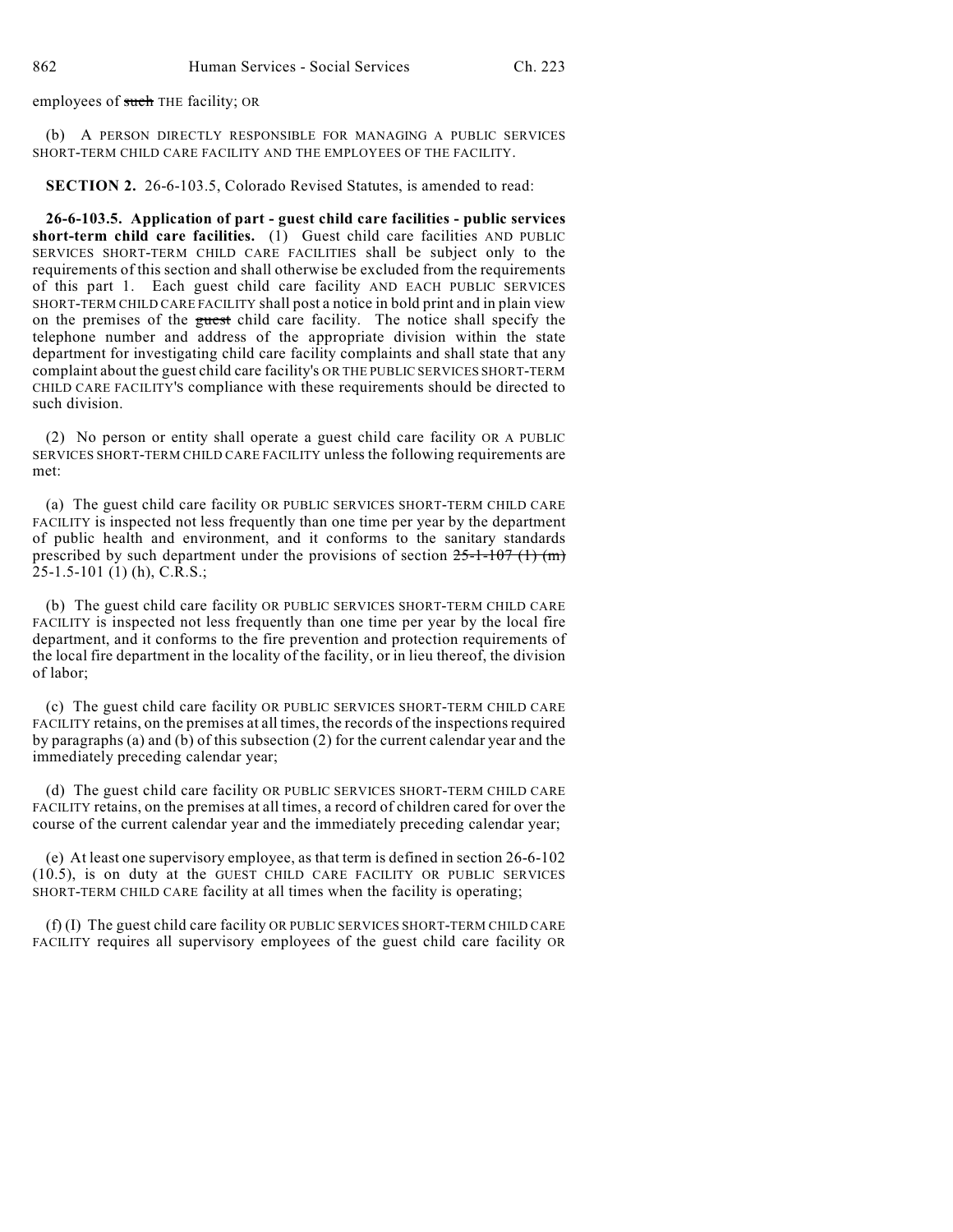PUBLIC SERVICES SHORT-TERM CHILD CARE FACILITY and applicants for supervisory employee positions at the guest child care facility OR PUBLIC SERVICES SHORT-TERM CHILD CARE FACILITY to obtain a fingerprint-based criminal history check through the Colorado bureau of investigation and requests the state department to ascertain whether the person being investigated has been convicted of any of the criminal offenses specified in section 26-6-104 (7) (a) (I) or whether the person has been determined to have a pattern of misdemeanor convictions as described in section 26-6-104 (7) (a) (I) (E) and the guest child care facility OR PUBLIC SERVICES SHORT-TERM CHILD CARE FACILITY prohibits the hiring of any such person as a supervisory employee or terminates the employment of any such person as a supervisory employee upon confirmation of such a criminal history;

(II) Notwithstanding the provisions of subparagraph (I) of this paragraph (f), the guest child care facility OR PUBLIC SERVICES SHORT-TERM CHILD CARE FACILITY requires all supervisory employees and applicants for supervisory employee positions who have resided in the state of Colorado for fewer than two years to have a federal bureau of investigation fingerprint-based criminal history background check through the Colorado bureau of investigation and requests the state department to ascertain whether the person being investigated has been convicted of any of the criminal offenses specified in section 26-6-104 (7) (a) (I) or whether the person has been determined to have a pattern of misdemeanor convictions as described in section 26-6-104 (7) (a) (I) (E) and the guest child care facility OR PUBLIC SERVICES SHORT-TERM CHILD CARE FACILITY prohibits the hiring of any such person as a supervisory employee or terminates the employment of any such person as a supervisory employee upon confirmation of such a criminal history;

(III) The guest child care facility OR PUBLIC SERVICES SHORT-TERM CHILD CARE FACILITY requests the state department to access records and reports of child abuse or neglect to determine whether the supervisory employee or applicant for a supervisory employee position has been found to be responsible in a confirmed report of child abuse or neglect and the guest child care facility OR PUBLIC SERVICES SHORT-TERM CHILD CARE FACILITY prohibits the hiring of any such person as a supervisory employee or terminates the employment of any such person as a supervisory employee. Information shall be made available pursuant to section 19-1-307 (2) (k) 19-1-307 (2) (r), C.R.S., and rules promulgated by the state board pursuant to section 19-3-313.5 (4), C.R.S.

(IV) (A) The guest child care facility OR PUBLIC SERVICES SHORT-TERM CHILD CARE FACILITY requests the state department to obtain a comparison search on the ICON system at the state judicial department with the name and date of birth information and any other available source of criminal history information that the state department determines is appropriate, whether or not the criminal history background check confirms a criminal history, in order to determine the crime or crimes, if any, for which the supervisory employee or applicant for a supervisory employee position was arrested or convicted and the disposition thereof; and

(B) The guest child care facility OR PUBLIC SERVICES SHORT-TERM CHILD CARE FACILITY requests the state department to obtain such information concerning the supervisory employee or applicant for a supervisory employee position from any other recognized database, if any, that is accessible on a statewide basis as set forth by rules promulgated by the state board;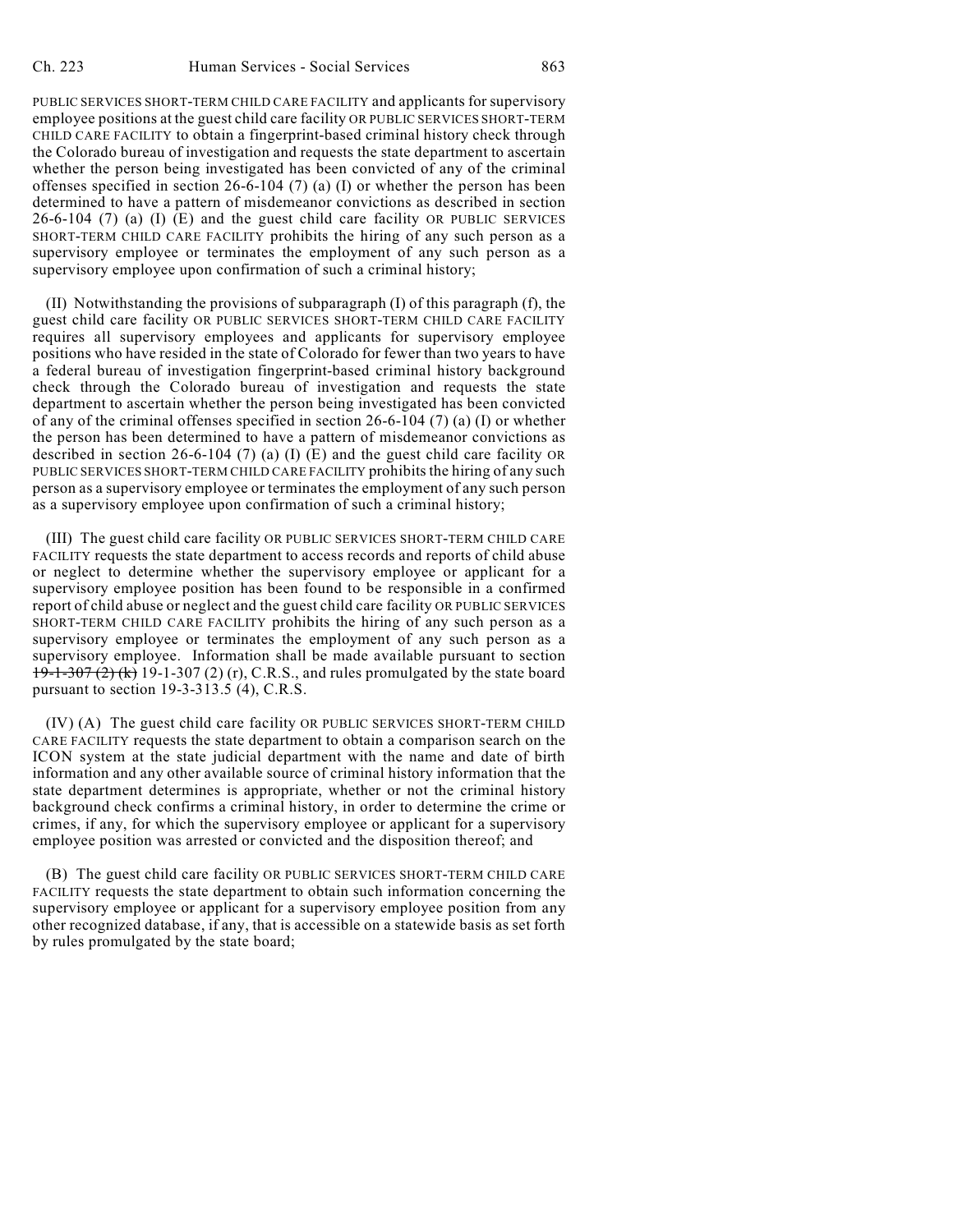(g) (I) The guest child care facility OR PUBLIC SERVICES SHORT-TERM CHILD CARE FACILITY requires all other employees of the guest child care facility OR PUBLIC SERVICES SHORT-TERM CHILD CARE FACILITY to obtain a fingerprint-based criminal history check through the Colorado bureau of investigation and requests the state department to ascertain whether the person being investigated has been convicted of any of the criminal offenses specified in section 26-6-104 (7) (a) (I) or whether the person has been determined to have a pattern of misdemeanor convictions as described in section 26-6-104 (7) (a) (I) (E) and the guest child care facility OR PUBLIC SERVICES SHORT-TERM CHILD CARE FACILITY terminates the employment of any such person as an employee upon confirmation of such a criminal history;

(II) Notwithstanding the provisions of subparagraph (I) of this paragraph (g), the guest child care facility OR PUBLIC SERVICES SHORT-TERM CHILD CARE FACILITY requires all employees, other than supervisory employees, who have resided in the state of Colorado for fewer than two years to have a federal bureau of investigation fingerprint-based criminal history background check through the Colorado bureau of investigation and requests the state department to ascertain whether the person being investigated has been convicted of any of the criminal offenses specified in section 26-6-104 (7) (a) (I) or whether the person has been determined to have a pattern of misdemeanor convictions as described in section 26-6-104 (7) (a) (I) (E) and the guest child care facility OR PUBLIC SERVICES SHORT-TERM CHILD CARE FACILITY terminates the employment of any such person as an employee upon confirmation of such a criminal history;

(III) The guest child care facility OR PUBLIC SERVICES SHORT-TERM CHILD CARE FACILITY requests the state department to access records and reports of child abuse or neglect to determine whether the employee has been found to be responsible in a confirmed report of child abuse or neglect and the guest child care facility OR PUBLIC SERVICES SHORT-TERM CHILD CARE FACILITY terminates the employment of any such person. Information shall be made available pursuant to section  $19-1-307$  $(2)$  (k) 19-1-307 (2) (r), C.R.S., and rules promulgated by the state board pursuant to section 19-3-313.5 (4), C.R.S.

(IV) (A) The guest child care facility OR PUBLIC SERVICES SHORT-TERM CHILD CARE FACILITY requests the state department to obtain a comparison search on the ICON system at the state judicial department with the name and date of birth information and any other available source of criminal history information that the state department determines is appropriate, whether or not the criminal history background check confirms a criminal history, in order to determine the crime or crimes, if any, for which the employee was arrested or convicted and the disposition thereof; and

(B) The guest child care facility OR PUBLIC SERVICES SHORT-TERM CHILD CARE FACILITY requests the state department to obtain such information concerning the employee from any other recognized database, if any, that is accessible on a statewide basis as set forth by rules promulgated by the state board; and

(h) The guest child care facility OR PUBLIC SERVICES SHORT-TERM CHILD CARE FACILITY maintains the following employee-to-child ratios at all times when the facility is operating: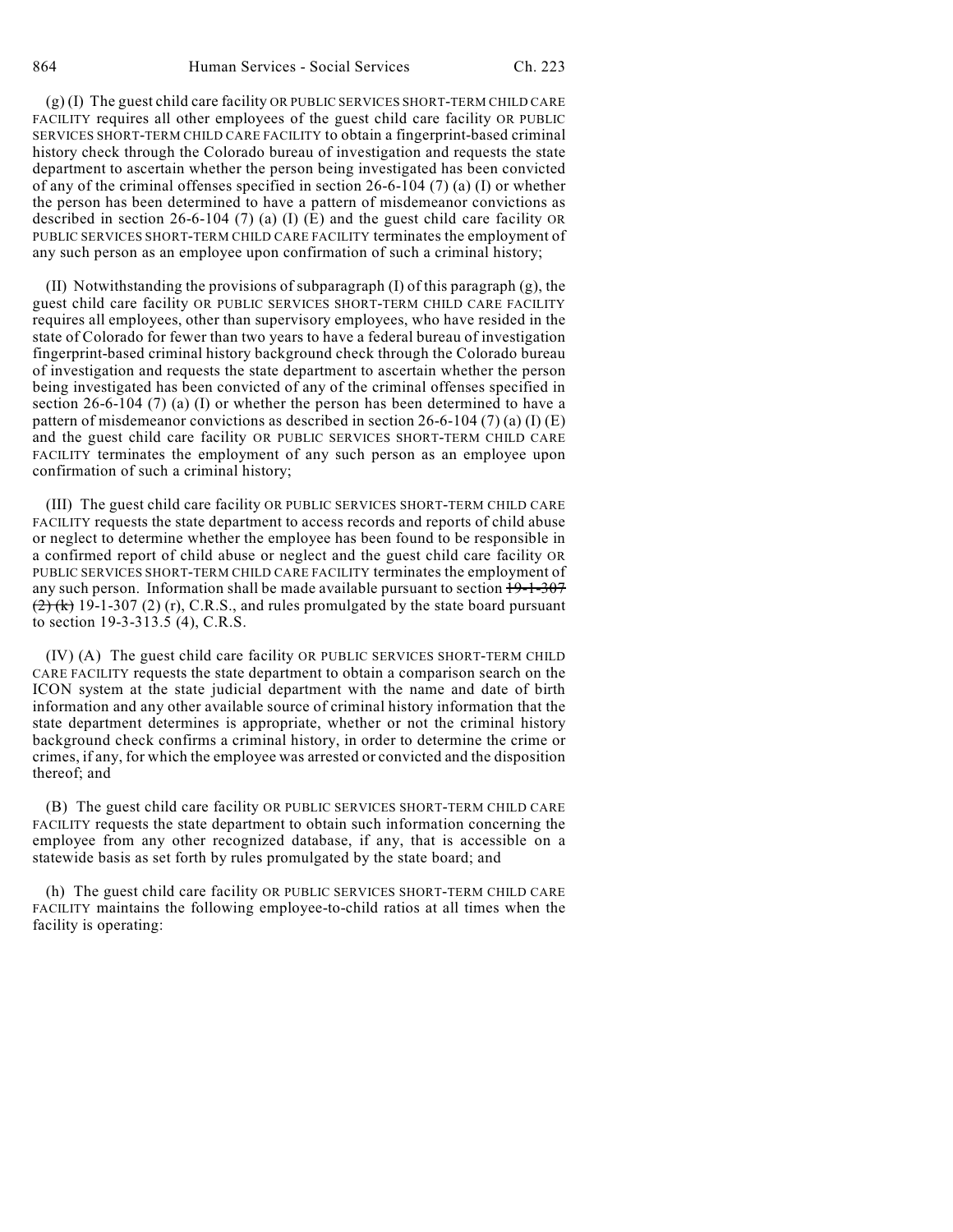(I) One guest child care facility employee for every five children ages six weeks to eighteen months;

(II) One guest child care facility employee for every five children ages twelve months to thirty-six months;

(III) One guest child care facility employee for every seven children ages twenty-four months to thirty-six months;

(IV) One guest child care facility employee for every eight children ages two and one-half years to three years;

(V) One guest child care facility employee for every ten children ages three years to four years;

(VI) One guest child care facility employee for every twelve children ages four years to five years;

(VII) One guest child care facility employee for every fifteen children ages five years of age and older; and

(VIII) One guest child care facility employee for every ten children in a mixed age group, ages two and one-half years to six years.

(2.5) IN ADDITION TO THE REQUIREMENTS SPECIFIED IN SUBSECTION (2) OF THIS SECTION, A PUBLIC SERVICES SHORT-TERM CHILD CARE FACILITY SHALL ENSURE THAT AT LEAST ONE EMPLOYEE IS ON DUTY AT THE FACILITY AT ALL TIMES WHEN THE FACILITY IS OPERATING WHO HOLDS A CURRENT DEPARTMENT-APPROVED FIRST AID AND SAFETY CERTIFICATE THAT INCLUDES CERTIFICATION IN CARDIOPULMONARY RESUSCITATION TRAINING FOR ALL AGES OF CHILDREN.

(3) (a) If the guest child care facility OR PUBLIC SERVICES SHORT-TERM CHILD CARE FACILITY refuses to hire a supervisory employee or terminates the employment of a supervisory employee as a result of information disclosed in an investigation of the supervisory employee or applicant therefor pursuant to paragraph (f) of subsection (2) of this section, the guest child care facility OR PUBLIC SERVICES SHORT-TERM CHILD CARE FACILITY shall not be subject to civil liability for such refusal to hire.

(b) If the guest child care facility OR PUBLIC SERVICES SHORT-TERM CHILD CARE FACILITY terminates the employment of an employee as a result of the information disclosed in an investigation of the employee pursuant to paragraph (g) of subsection (2) of this section, the guest child care facility OR PUBLIC SERVICES SHORT-TERM CHILD CARE FACILITY shall not be subject to civil liability for such termination of employment.

(4)  $\overline{N\sigma}$  A guest child care facility employee or supervisory employee applicant who has obtained a fingerprint-based criminal history check pursuant to paragraph (f) or (g) of subsection (2) of this section, or pursuant to subsection (5) of this section, shall NOT be required to obtain a new fingerprint-based criminal history check if he or she returns to a guest child care facility to work in subsequent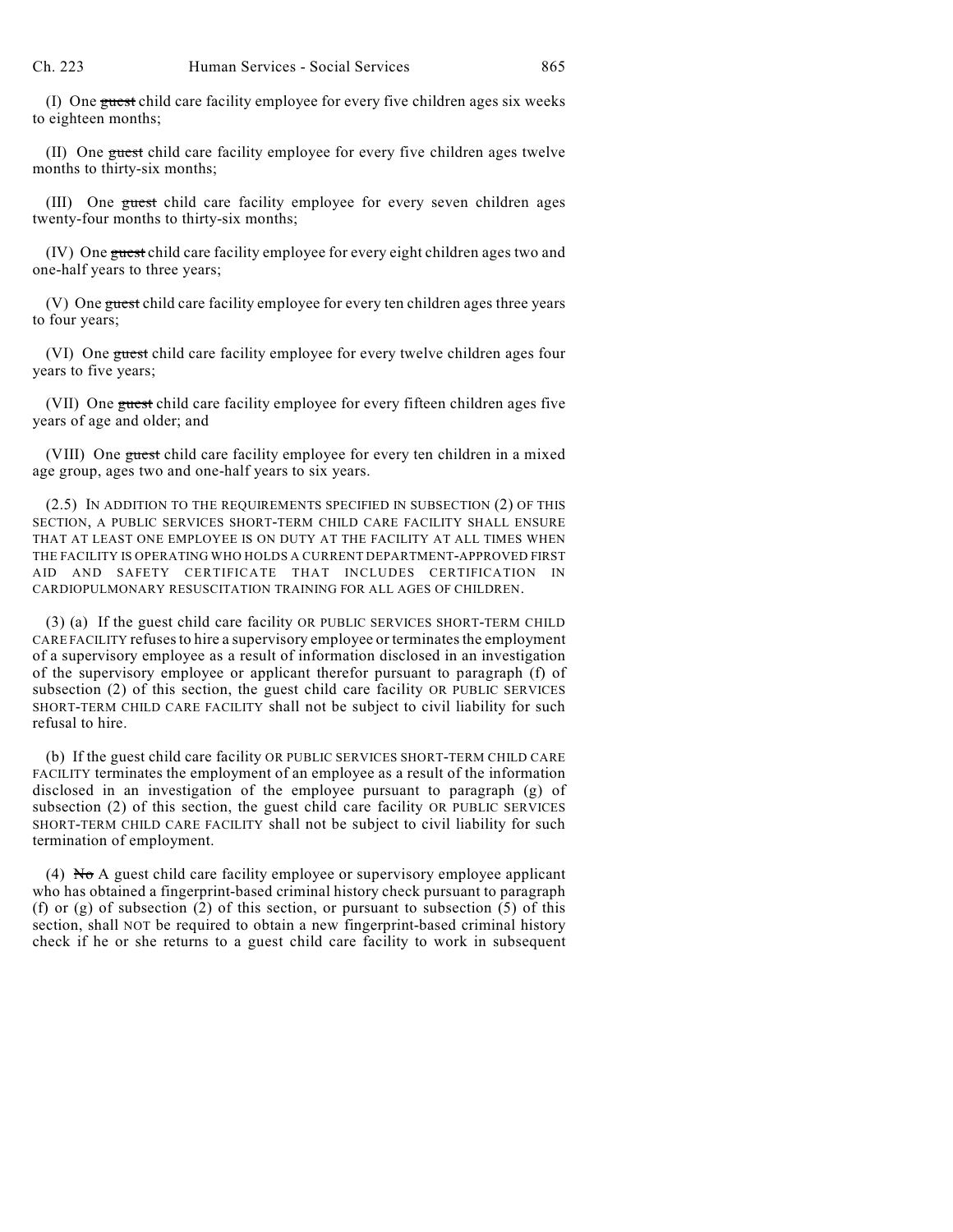seasons. The state department shall maintain the results of the initial background check and receive subsequent notification of activity on the record for the purpose of redetermining, if necessary, whether the employee or supervisory employee applicant has been convicted of any of the criminal offenses specified in section  $26-6-104(7)(a)$  (I), or whether the employee or supervisory employee applicant has a pattern of misdemeanor convictions as described in section 26-6-108 (8) (b), and the guest child care facility shall contact the state department for information concerning subsequent convictions, if any, prior to rehiring such employee.

(5) The requirements of paragraphs (f) and (g) of subsection (2) of this section shall not apply to those employees of guest child care facilities concerning whom criminal history background checks were conducted on or after July 1, 2001, and before July 1, 2002, for purposes of state child care licensure requirements.

(6) For purposes of this section, a "guest child care facility" does not include a ski school. For purposes of this section, "ski school" means a school located at the ski area in which the guest child care facility is located for purposes of teaching children how to ski or snowboard.

(7) The state department shall have the authority to receive, respond to, and investigate any complaint concerning compliance with the requirements set forth in this part 1 for a guest child care facility OR A PUBLIC SERVICES SHORT-TERM CHILD CARE FACILITY.

**SECTION 3.** 19-1-307 (2) (r), Colorado Revised Statutes, is amended to read:

**19-1-307. Dependency and neglect records and information - access - fee records and reports fund - misuse of information - penalty.** (2) **Records and reports - access to certain persons - agencies.** Except as otherwise provided in section 19-1-303, only the following persons or agencies shall be given access to child abuse or neglect records and reports:

(r) The state department of human services investigating an applicant for a supervisory employee position or an employee of a guest child care facility OR A PUBLIC SERVICES SHORT-TERM CHILD CARE FACILITY pursuant to section 26-6-103.5, C.R.S., when the applicant or employee, as a requirement of application for employment, has given written authorization to the state department of human services to check records or reports of child abuse or neglect;

**SECTION 4.** 25-1.5-101 (1) (h), Colorado Revised Statutes, is amended to read:

**25-1.5-101. Powers and duties of the department.** (1) The department has, in addition to all other powers and duties imposed upon it by law, the powers and duties provided in this section as follows:

(h) To establish and enforce sanitary standards for the operation and maintenance of orphanages, day care nurseries, foster homes, family care homes, summer camps for children, lodging houses, guest child care facilities as defined in section 26-6-102 (5), C.R.S., PUBLIC SERVICES SHORT-TERM CHILD CARE FACILITIES AS DEFINED IN SECTION 26-6-102 (6.7), C.R.S., hotels, public conveyances and stations, schools, factories, workshops, industrial and labor camps, recreational resorts and